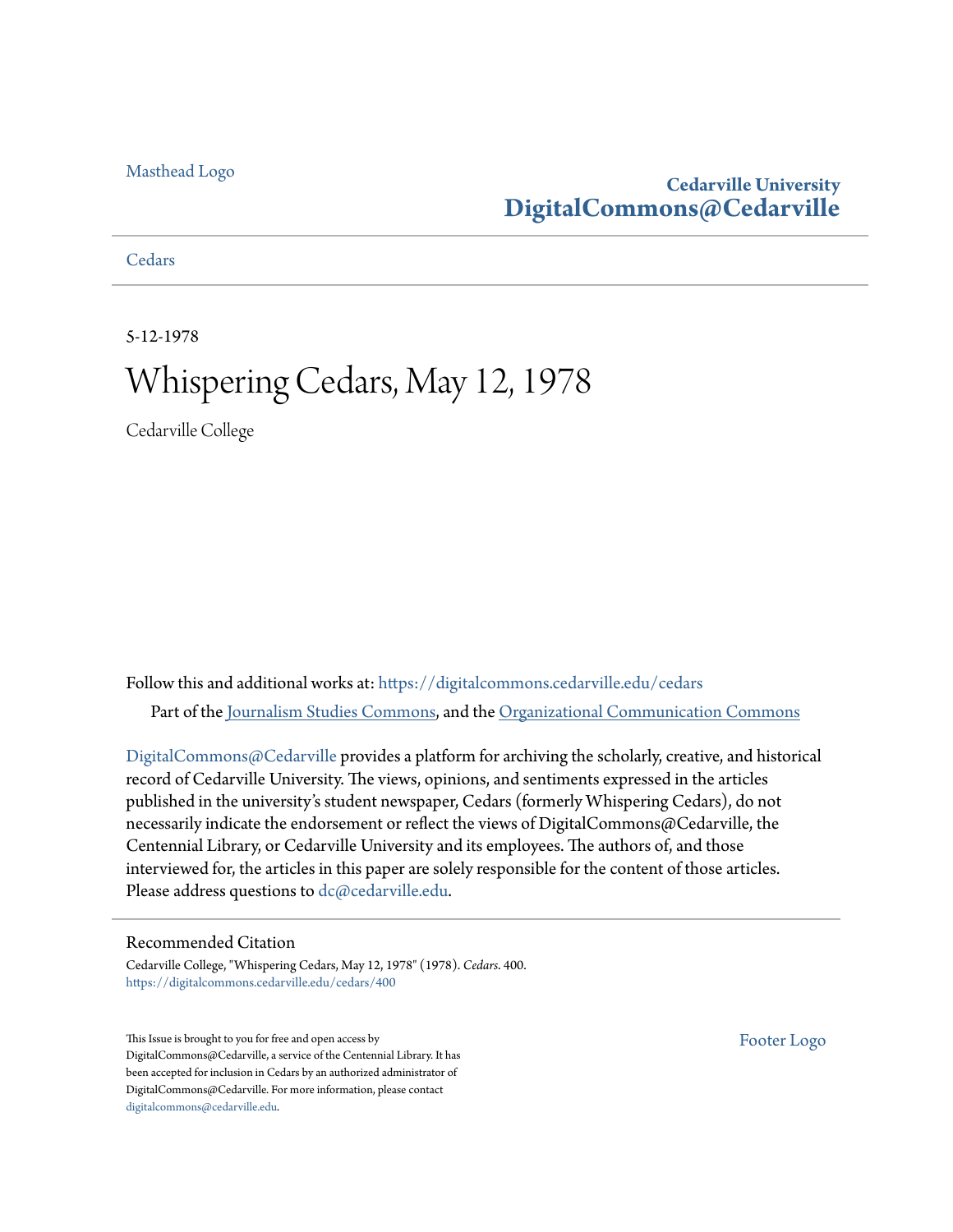Vol. 46, No. 23

Cedarville, Ohio



Grisham stated the reason for the limited amount of apartment facilities for married students was to discourage the influx of couples who return to college after having been out of school for <sup>a</sup> time. "Encouraging married students to live near campus can cause tremendous

May 12, 1978

housing difficulties, and that's something we don't need right now," says Grisham. So for now the married students reside peacefully and quietly in the new Cedar

Park Apartments while old Cedar Park residents moved up to the New Dorms and they all live happily ever after.

## *Building Project*  Now *Underway*

Phase one of a three-phase program of development is now underway in Cedarville.

Sixteen acres southeast of the Donald Kyle Medical Center will be divided into thirty-two lots for single family residences. New roads named Kyle Drive and College Hill Drive will service the neighborhood.

Once upon a time there was a place called Cedar Park — more commonly known as the dorm "south of the tracks.'' Far away in this distant land lived twenty-one units of men who "braved" the wind, rain, sleet and snow reluctantly to attend classes. During the springtime they resorted to such activities as massive water fights, climbing the roofs to rescue frisbees, and turning off hot water heaters just for a scream. As time progressed, Cedar Park deteriorated and soon it was abandoned, only to be changed into apartments for married students.

This project, originally called College Hill Park, had its origin over ten years ago. In 1965 farm land was purchased for \$60,000. The Cedarville College Endowment Fund officials hired development planners from Woolpert Engineering Company in Dayton. This company developed a plan including residences, apartments, and businesses.

The residents are as drastically different as the facilities since Cedar Park now houses married students along with their children. From the twenty-one units available there are five families presently renting, with an additional seven apartments spoken for for the coming Fall Quarter. Mrs. Spencer of the Business Ofice handles the renting arrangements and information may be obtained through her.

# Security Seminar Scheduled

Dr. Alvin J. Cottrell will be the featured speaker at the National Security Seminar to be held on campus Friday and Saturday, May 19 and 20.

The two other phases of development involve 26 lots and 22 lots. These phases are not entirely residential. During the first phase of development the college will be selling lots, but retaining multifamily and business areas for future sale.

The only apartments affiliated with the school, Cedar Park offers nineteen twobedroom units and two three-bedroom units complete with new bathrooms, windows, doors, and kitchens with new stoves, refrigerators, and cabinets. After spending aproximately \$50,000 on refurbishing Cedar Park, Mr. Al Grisham, maintenance director, says that there is a definite diference between the old Cedar Park and the new.

> the social science department, will be<sup>g</sup>in at 4 p.m. on Friday in the Science Lecture Hall with Dr. Cottrell speaking on "The Persian Gulf and Africa in U.S. Foreign Policy." After a break for dinner, the film "The Price of Peace and Freedom" will be shown at 7 p.m. The series will resume on Saturday at 10 a.m. with another address by Dr.

Four to Study with SAPOCC

### By Mary Wallace

Cottrell. At 11:15 a question and answer session-panel discussion will end the seminar.

Sponsored by the Study Abroad Program of Christian Colleges, Nancy Drake, Kim Simmons, Denise Kelso, and Laurie Bruening will be traveling to Europe this summer from July 14 to August 21. Randall J. Inman, of The Kings College, in New York plans to conduct these and



many other Christian students from all over the nation in a compact, foreign learning experience.

According to Nancy Drake, the students will be attending an annex of the Oxford University in Warnborough, England. Each will receive 10 credit hours for her courses taken while there. Contrary to normal college teaching methods in this country, the students will be taught on a tutorial basis with seminars as well. The courses being taken this summer will range all the way from ecology to Shakespearean literature courses.

Those from Cedarville will also be involved in a variety of other activities, affirms sophomore Laurie Bruening. Situated above a coffee house, the students'<br>"dorm" is located only one hour away from the fascinating city of London.<br>Many opportunities will be afforded not only to sightsee but also to evangelize with well known British pastor Michael Green. During the last week abroad, the students will be touring England, Scot- land, and Wales to climax their excursion.

The number of students attending the banquet has been a record 377 with 196 seniors, 96 juniors and 95 in other class ifications. Because of this high number this year the banquet room will have <sup>18</sup> rows of tables instead of individual round tables of six as originally planned.

According to team leader Dale Christian, the main reason for the cancellathe churches that had been notified. Pas-<br>tor Green received only a small amount of replies expressing their interest in the puppet ministry. The team had planned to travel on the Eastern coast, extending as far south as North Carolina and making a loop into Pennsylvania, terminating the ten week tour in Cedarville.

The five team members were disap pointed but felt that it was the Lord's will for them not to participate in this type of ministry for the summer. Dale<br>Christian said that several problems and conflicts had arisen in the scheduling<br>and felt that it was better not to attempt a puppet team for the summer.

As Director of Research at The Center for Strategic and International Studies, Georgetown University, Dr. Cottrell is an accomplished author and scholar. Having frequently visited the Middle East, he has written books, pamphlets, and articles about the area. As the project director of a panel of scholars and statesmen, largely from Great Brit-<br>ain, Dr. Cottrell participated in the<br>publishing of a report on the Persian Gulf.

The speaker, who has spent much time studying in England, received his B.S. degree from Temple University, and his M.A. degree and Ph.D. from the University of Pennsylvania.

Senior Nancy Drake will be participating in a SAPOCC program for the second time.

Those interested in participating in any similar trip in the future should contact Mr. Inman. According to senior Nancy Drake, a variety of similar expeditions are offered year-round involving many other European countries. Miss Bruening sums up the expectations of the ex-<br>citing learning experience in her hopes<br>that she will "learn many things and be broadened not only in experiences for life but as a person."

The purpose of the seminar, as described by the Department of Social Science, "is to make you more aware of issues and trends which are vital to the protection of this nation's interests and the assistance of other free nations which aspire to independence and self-fulfillment."

The public is invited to attend any or all parts of the senrinar, and no reservations are necessary.

# OSU Alumni Center Site **Of Junior-Senior Banquet**

Some work for this project will begin this summer. The streets may be com<sup>p</sup>leted by mid-August if work begins in mid-May. Curbs, gutters, and sidewalks must be installed. The area will be serviced by water lines, sanitary sewer lines, and a storm sewer system. All telephone and electric lines will be underground.

Although a few houses may be built this summer, most of the construction is scheduled to take place next summer.

# r Park Functions as Apartments

## By Kristine Karsian

The Fawcett Center for Tomorrow, <sup>a</sup>banquet room on the campus of Ohio State University, will be the scene of the Junior-Senior Banquet this evening.

Commencing at 6:30 there will be <sup>a</sup> student social hour with hor d'oeuvres served and photographs taken by Roy<br>Kern. Dinner will begin at 7:30 with musical entertainment by Nick Linamen



| In This Issue                  |  |
|--------------------------------|--|
| Editorials .<br>.<br>p. 2      |  |
| Social Science Feature<br>p. 2 |  |
| Bibliomania<br>p. 2            |  |
| Pygmalion Review<br>p. 3       |  |
|                                |  |
| Integration Series  p. 3       |  |

and Mike Stephens. Following the dinner banquet guests may stroll around the patio and fountain areas outside.

A concert given by contemporary Gos-<br>pel singer Johnny Hall, the primary entertainment for the evening, will begin<br>around 10 p.m. The banquet's theme of<br>"I will be with you." from Isaiah 43:2,<br>is one of the numbers to be sung by Mr.<br>Hall. His albums may be purchased following the performance. Other enter-<br>tainment has been planned for the eve-<br>ning as well.

## Puppet Team Cancels Tour

After two weeks of practice for their summer ministry had commenced, the puppet team was informed that their summer tour was canceled.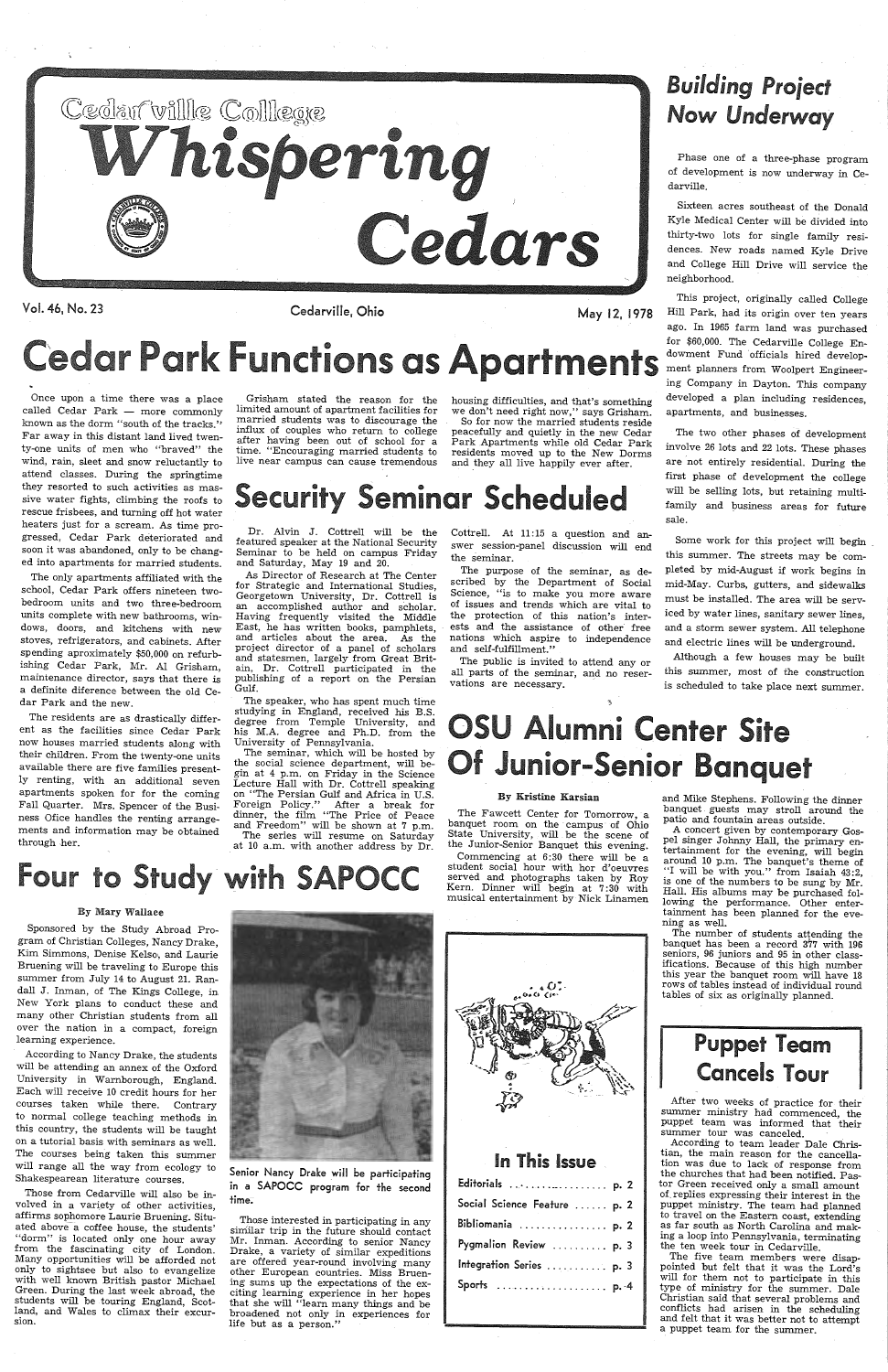## *Editorially Speaking .....*  The Price Is Wrong

Those of us who had the dubious honor of having to go through that maze of computer cards, signatures, and schedule cards for various offices called Fall Pre-registration discovered what some of us already knewtuition has gone up again. For next year's senior class, the increase to \$42 per quarter hour is a nine dollar per hour increase over tuition costs in the fall of 1975.

All of us know that inflation has taken its toll, and the college is expanding its programs. However, we need to face the fact that Cedarville College is coming dangerously close to pricing itself out of the market for the typical Christian young person. Hitting a prospective student with the fact that it might well cost him over \$4000 a year to come to Cedarville could easily be the factor that keeps him away from here and directs him somewhere else.

It is high time that the churches who so vigorously support the concept of Christian education put their money where their mouths are, before the high cost of such an education makes it an unreachable goal in the not-toodistant future.  $-M$ 

Students pay over 90 per cent of the costs of this college, and that fact is a crushing indictment of all of those pastors and church members who <sup>g</sup>ive lip service to the idea of Christian education, but don't support the idea where it counts. Deserving students will be forced to look elsewhere in increasing numbers as costs continue\_ to climb and they find that their families make too much to be considered "needy." The churches will continue to demand that the school "toe the line" in every questionable area of Christian liberty, while their lack of support will make it impossible for their own young people to come to the college.

Now that I've had my say, maybe that's stimulated you to make your own lists. After all, isn't growth and improvement a sign of life?

### *Bibliomania* . . .

## 'Green Letters' Points Out Positional Truths **Formula**

<sup>I</sup>have been thinking a lot lately about God's will, (perhaps it's because I'm <sup>a</sup> senior) and I believe that with summer coming many of you have also been thinking about His will for your life. Like, should I work here? How about summer school? Or should I ask her to marry me! Recently, God has shown me something fantastic in relation to his will for my life. It is a very simple statement

## Things I'd Like To See

*So,cial Science* .. .... Some Openings Available

We've all heard the adage: "There's always room for improvement." Each of us probably has his own idea of what constitutes improvement, especially when it comes to things that affect out daily lives, such as the places where we live and work, the food we eat, and the courses we take. Granted, there has been a considerable amount of development of our facilities, bettering nearly every area of campus life. However, as long as there are concerned people at Cedarville with an eye toward the future, I trust that the progress will continue. With that, I will enumerate several things I'd like to see soon.

> Cedarville College's Department of Social Science offers four basic majors: Pre-law, carrying a 56-hour requirement, history with a 48-hour requirement, <sup>a</sup> 45-hour political science major, the comprehensive 70-hour social science major, or any combination of these.

1. An underground campus tunnel system to be completed before the next blizzard.

> Also offered, of course, are the educational pursuits in the realm of social science. There is a growing demand for

2. The naming of the New Dorms.

3. A series of chapel messages taken from the *Old* Testament.

4. English subtitles for all Grier lectures.

5. The principle of "self-determination of peoples" applied to term paper deadlines.

6. Office residency requirements for all academic advisors.

7. The post office open longer on Saturday.

8. The library open longer on Saturday.

9. The bookstore open longer on Saturday.

for social science major is in govern-(Continued on page 3)

Perhaps in your sojourn at Cedarville you may have seen some industrious student walk out of chapel fifteen minutes after the service had ended and under his arm, amidst all of his books was the book The Green Letters. The book has :also been published under the title . Principles of Spiritual Growth. It is written by Miles J. Stanford. I remember that two years ago a craze swept campus

10. Basements built into all campus buildings from now on. (Did you catch sight of the guys from the New Dorms winging their way over to the Science Center during the recent tornado scare?)

11. A campus restroom interior decorator.

| Editor  Craig Miller           |  |
|--------------------------------|--|
| Copy Editor  Suzan Zink        |  |
| Layout Editor  Claire Phillips |  |
| Business Manager  Dan Green    |  |
| Advisor  Mr. Ron Grosh         |  |
| Photographer  Amy Ross         |  |
| Corres. Sec'y  Wendy Patterson |  |
| Typist  W. Patterson           |  |

### By Rich Young

医腹腔动脉 网络

in relation to his will for\_ my life, and it goes like this, "God is not any nearer to me now as a Christian than what He will be in Heaven. The only change will be in us! We will have <sup>a</sup> greater ability to commune with Him then." Fellow students we serve an omnipresent God who is interested in our lives, and He says in Lamentations 3:25 "God is good to them that wait for him, to them that seeketh him." Have faith and remember God is near and let his light shine.

### By Ron Phillips

Part VI of a Series

The field of social science is increasingly being recognized as an essential and valuable part of a true liberal arts education. Its broad subject material seeks to deal with the facts of history, the functions of government, and the nature of human relationships in the society.

The problem comes when the Chris tian concerns himself with his condition and neglects to acknowledge his position as a child of God. The Christian sees his sinful condition and centers his attention upon -himself, taking his eyes off the Lord Jesus. Then he tries to get back on top through self effort. Just as Peter could not walk on water while dwelling upon his own condition, and just as Pe ter could not get back on top of the water through self-effort, the Christian cannot please God unless he, as Peter, dwells upon his Lord and relies upon his Lord to keep him above the waves. than faith. How is this faith seen? The<br>
christian simply recognizes that God was<br>
telling the truth when he said so in<br>
secretive and trusts God to do his good<br>
work in the life of the believer.<br>
As the believer reckons a

Stanford tells the reader many valu able keys to the spiritual life. I am sold on the book and suggest that everyone should spend some time in careful read ing and meditation upon the content of The Green Letters, written by Miles Stanford, published by Zondervan, and

Christian educators, at both the high school and college levels. Graduate training is essential at the college level.

There are also other opportunities in Christian service as well. The social sci- -ences are particularly good training for those going on to seminary, as they offer the broad background of knowledge to a student. In fact, Dr. Murray Murdoch, chairman of the social science department, claims there is no better major than history for a student heading for seminary, as it helps to broaden one's world view and helps him see and understand his fellow man more clearly. It could, then, lead to careers as a pastor, missionary, or other church related work. The widest area for job oportunities



### By Steve Poling

## The Whispering Cedars Staff

### Contributors:

S. Poling, R. Phillips, R, Young, M. Youngman, K. Karsian, J. Cottrell, B. Hull, D. Green, L. Fields.

Whispering Cedars is published weekly by the students of Cedarville College. The opinions expressed herein are those of the writers and do not necessarily reflect the attitudes or opinions of the faculty or administration.

*Page2* 

and most everyone I ran into had either read the book or was in the midst of reading it. I noted the book for future reading and never really got around to reading the book until just recently.

I was very favorably impressed with the book. Stanford points out the positional truths of the Christian. The Chris-

IMYTON INHIGHUOUS M779C SPEAK SOFTLY<br>AND CARRY 2/30FTHE SENATE PANAMA .<br>Prog

مالأمور والإسلام المحاولين المستعين المعادية والمراد

الافكر فواقدتما

# **Chaplain's Corner**

tian is declared righteous by God at salvation. But the typical Christian seldom sees this truth in anything further than justification.

Stanford, however, reminds the Christion that as a result of his new birth the Christian has within him two natures: the old nature is that which is referred to in Scripture as the flesh and that old or Adamic nature is incapable of pleasing God. The new nature is the result of divine activity in the heart of the believer in regeneration.

The Christian is then to live his life in such <sup>a</sup>manner as to mortify the old man and to put on the new man. The means of this putting on is not selfeffort just as the means of mortifying the flesh is not through asceticism. If selfeffort and asceticism are not the correct modes of santification, what then is the correct mode for living the Christian life? "The just shall live by faith.''

The Christian if he is to have victory in bis Christian life is to reckon his sinful nature to be crucified with Christ on the cross and to believe that he has new life in Christ. Just as Christ was raised so the Christian is raised in newness of life. The method of this victory over sin is not self-effort. The very means of self-

effort; the old man, must be mortified. The Christian, to deny self, must not indulge in ascetic purgings and denials; the Christian must see that he is bap-<br>tized in Christ in his death on the cross. This baptism or identification upon the cross is not achieved by anything less than fafth. How is this faith seen? The

Christian simply recognizes that God was telling the truth when he said so in Scripture and trusts God to do his good work in the life of the believer.

As the believer reckons and trusts God for the righteousness to live his daily life, God honors the faith and imparts righteousness to the believer's daily life.

*Whispering Cedars*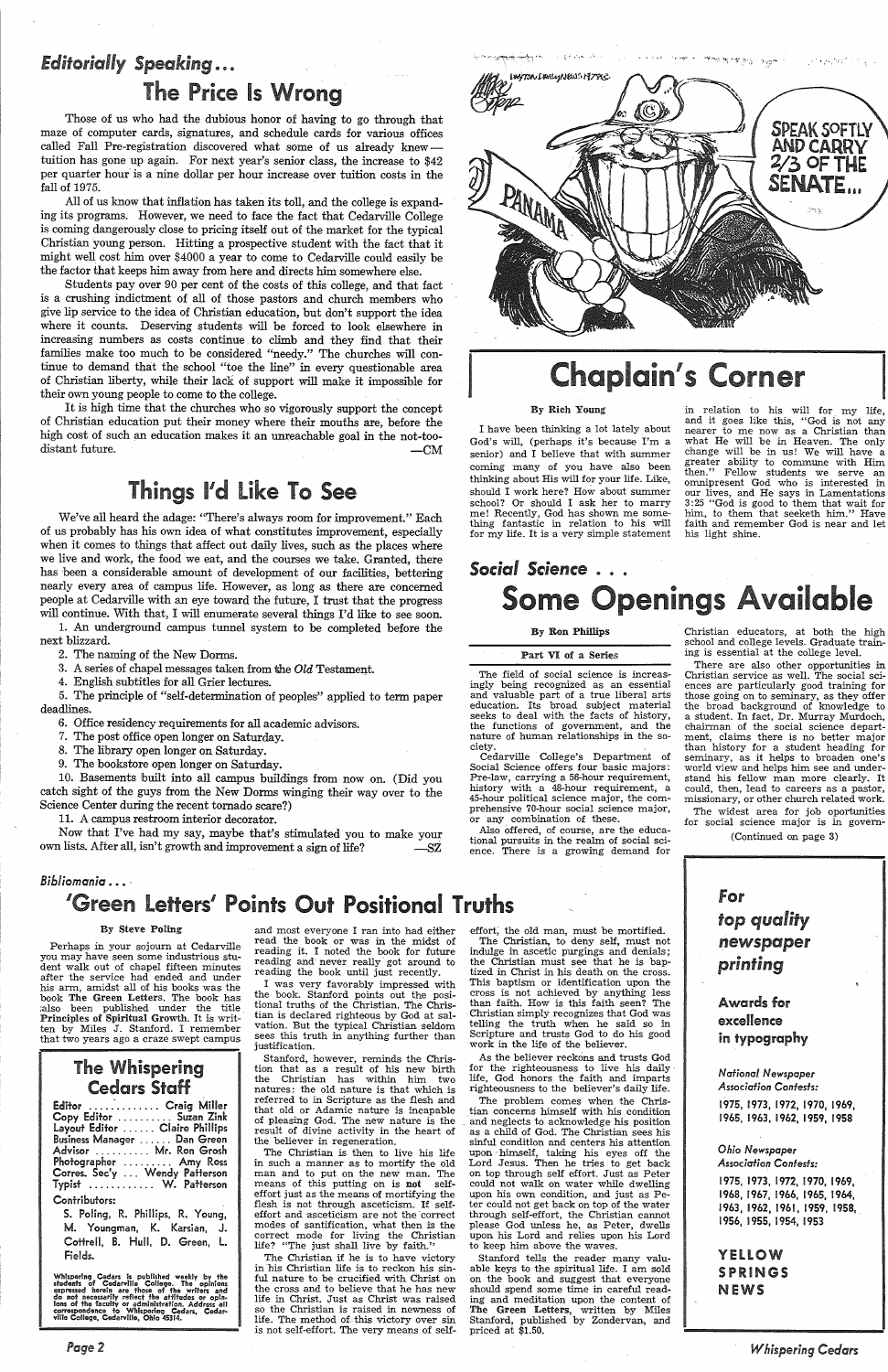## *Review ......*

# ille's Production of Pygmalion Praise

### By Myron Youngman

The spring drama production of Pyg malion by George Bernard Shaw played to receptive audiences this past weekend. G. B. Shaw was <sup>a</sup>very vocal critic of the Victorian era in which he lived. Each of his plays portrays his intense disgust for a very class-oriented society, and Pygmalion is no exception.

a common shelter. In this rare situation, we see, side by side, the extreme contrast between the two classes; contrasting not only the dialect and attire, but morals as well.

As the curtain opens, Shaw uses the forces of nature (a thunderstorm) to bring the two classes of his society under



Parlor-maid Suzan Zink announces that "Mr. Henry is in a state."

. Shaw takes what seems to be'the lowest of the low, Eliza Doolittle, and creates · a duchess, proving to his prudish Victorian peers that anyone can put on their airs. But in that victory, we also see tragedy. Eliza is crushed. Now that she

possesses the airs of a duchess, what is she? Where is her happiness? Her freedom to be what she desires to be is lost in the milieu of Victorian legalism. As Eliza states, "I'm a slave now for all my fine clothes."

Shaw's point is reemphasized in Alfred Doolittle's life. Because of an inheritance that puts him in the upper class, Eliza's father must marry the woman he is living with. Alfred loses what Shaw calls freedom. Even Mrs. Eynsford-Hill, the epitome of the prudish Victorian, is <sup>a</sup> slave to the fashionable phrases and small talk of the day.

Jim Jameson, a junior Bible major stated, "Integration is realizing that all truth comes from God. Every class that we take can be used to get to know God better.'

stated it as "getting a grasp of God's Word and being able to apply it.'

In each of Shaw's plays, he expresses himself through one of the characters. If you remember last year's production of The Importance of Being Earnest, Oscar Wilde's spokesman was Algy, played by John Briggs. But in Pygmalion, Henry Higgins, played by Michael Brumbaugh, was G. B. Shaw speaking, and Shaw's sentiments were well-spoken by Cedarville's Higgins, whose performance was strong, consistent, and was as Shaw saw himself.

JoAnne Leeke, a science major replied; "I mostly think of it from the teacher's viewpoint. To take Biblical knowledge and integrate it in front of the student and show them where the truth is found  $-$  in God's Word."

Desiree Kirk's portrayal of Eliza Doolittle was also strong. From the start her character as well as her dialect were believable. One of the hardest things for an actor to do is to gradually transform <sup>a</sup> character, and to make that transformation a smooth one. The gradual transition from 'Liza, the flower girl, to Miss Doolittle, the duchess, was excellent.

However, one scene that I was disap pointed in was the first scene after intermission. When Eliza, Pickering, and Higgins return from the garden party, triumphant in passing off Eliza as <sup>a</sup> duchess, we have a scene packed with intense emotion. Higgins condemns himself for spending "hard earned knowledge" on Eliza, and she throws herself on Eliza, and she throws herself bodily to the floor. However, the intensity of that emotion was lacking. Overall, the performances of Eliza Doolittle and Henry Higgins were outstanding.

Supporting characters performed well,

### By Leslie Fields

### Part III of a Series



Henry Higgins and Col. Pickering ( Mike Brumbaugh and John Duff) create too much commotion for Mrs. Higgins (Suzy Vonada).

You can talk about its history. You can talk about the difficulties of classroom implementation. But you can't talk about "undergirding the student in the funamentals of the Christian faith, and stimulating him to evaluate knowledge in the light of Scriptural truth" (the definition of integration, remember?) without talking to the undergirdee" themselves — those who are the objects and recipients of all the concern and effort. In seeking to evaluate this process, the question was asked, "What is your understanding of integration?" The responses were varied.

but under the shadows of strong leads their efforts were lost at times. Colonel Pickering, played by John Duff, was <sup>a</sup> well-developed character. His compas sion and sense of moral responsibility came through, but he had a difficult time competing for attention against Higgins.

Some of the scenes of the play dragged somewhat, but much of that is a typi cal fault of the playwright, and it is difficult to combat. Scenes with 1ong peri ods of the characters sitting in a line did not help in winning the battle, particularly in some of the scenes following the

"I see it in my classes when the pro fessor uses a Scripture verse to back up what they are going to discuss for the day," explained freshman Linda Gawthrop.

"I see integration in science," said Ruth Martin, "when the professor takes · a verse from the Bible and ties it in with the material. Prayer before classes is good too because it shows that God is the one giving the truth."

LINDA'S FLOWER AND Giff SHOPPE

"Integration? I'm not really sure about it. I haven't been exposed to it a great deal'' stated Steve Willsey, a junior Bible major. "How do you go about integrating in certain subjects like math? All you can do is learn it. But what really helps is the non-verbal, having the environment of a Christian community."

"Make sure to order flowers a week in advance of the Junior-Senior Banquet to assure color and type."

> Call 766-5768 75 N. Main St. Cedarville, Ohio

<sup>A</sup>freshman defined it as "relating everything back to its Creator." Another

*Whispering Cedars* 

When asked to evaluate strengths and weaknesses of classroom integration of Scripture and knowledge, again the answers varied.

"I think the professors need to be sure that they have thought these things out themselves. The student should be made to think more on his own. I see a lot of freshmen swallowing without thinking'' replied a senior science major.

Rayanne Moore, a business major stated, "Business is a hard field but the professors do a good job of integrating it. We're taught about being honest, keeping your Christian testimony in the business world, and about your relationships with other people."

Jim Jameson addressed the question. "I don't agree with the fact of having prayer before class for prayer's sake. Does that make a class Christian? Then we deal with 'secular' subjects. I don't know if there is a way to integrate Scripture with some things like E equals mc2.''

## Social Science Jobs Available

"It's hard in some classes but it can and should be done because the Bible teaches that all we know is from God" said Ray Wolff.

According to an English major "What we do is start from the facts themselves and then use Scripture to validate it. In-

(Continued on page 4)



Jan Kaufman did an excellent job with Mrs. Eynsford-Hill. Her strength of character and portrayal of the Victorian life style are to be commended. Suzy Vonada's acting ability was evident. Her portrayal of Mrs. Higgins created <sup>a</sup>very definite and consistent character, yet I question the validity of her characterization. For <sup>a</sup>lady so caught up in Victorian glory, she seemed far too compassionate with her son, the Victorian rebel.

intermission. The use of the two distinct dialects by the actors was good and is to be commended, Overall, for a job well done and an enjoyable evening, the cast is to be thanked.

 <sup>I</sup>also offer my congratulations to the stage manager, Robert Bragg. The work of a stage manager often goes unseen, yet when it is not done well, a production suffers gravely. The preciseness and ease of all technical aspects of the play was by far the best display of organization <sup>I</sup> have seen in a production at Cedarville and is long overdue.

Now that Pygmalion is history, literally hundreds of hours of work by the cast and crew is past, and the wheels now begin turning for next year's fall production. Mrs. Rebecca Baker, the director and motivating force behind all of this, is to be commended for her work and a job well done. Her insights and attention to detail give drama a welcome flair at Cedarville. To the cast, production staff, and director of Pygmalion, "Bravo.''

## Students React . . . What Is Integration?

### (Continued from page 2)

ment at the local, state, or federal level. There are oportunities in social work, both public and private, an area that is in great need of the Christian perspective. There are opportunities to go into research, executive positions, or staff positions with congressmen. Other types of jobs include working with historical associations or societies.

To cite examples of some interesting· opportunities discovered by Cedarville graduates, there is one alumnus in a research position with the Air Force, involved in researching Air Force history. Another Cedarville grad in social science



*Flowers* for *All* Occasions *Designed Just* for *You* 

obtained his doctorate in Asian affairs after graduation, and is now working with the U.S. Embassy in Japan.

Graduate school is necessary only for those interested in teaching on the college level or in advancement within the field. Entry-level jobs are available to graduates with B.A. degrees who are willing to search. Women in social science are in <sup>a</sup>favorable position, as many employers often have a quota to fill and a shortage of women. Aside from this fact, women, particularly those with the necessary analytical skills, have equal opportunity in the field.

-OPEN 24.HOURS-WEAVER'S SUPER YALU



Page3